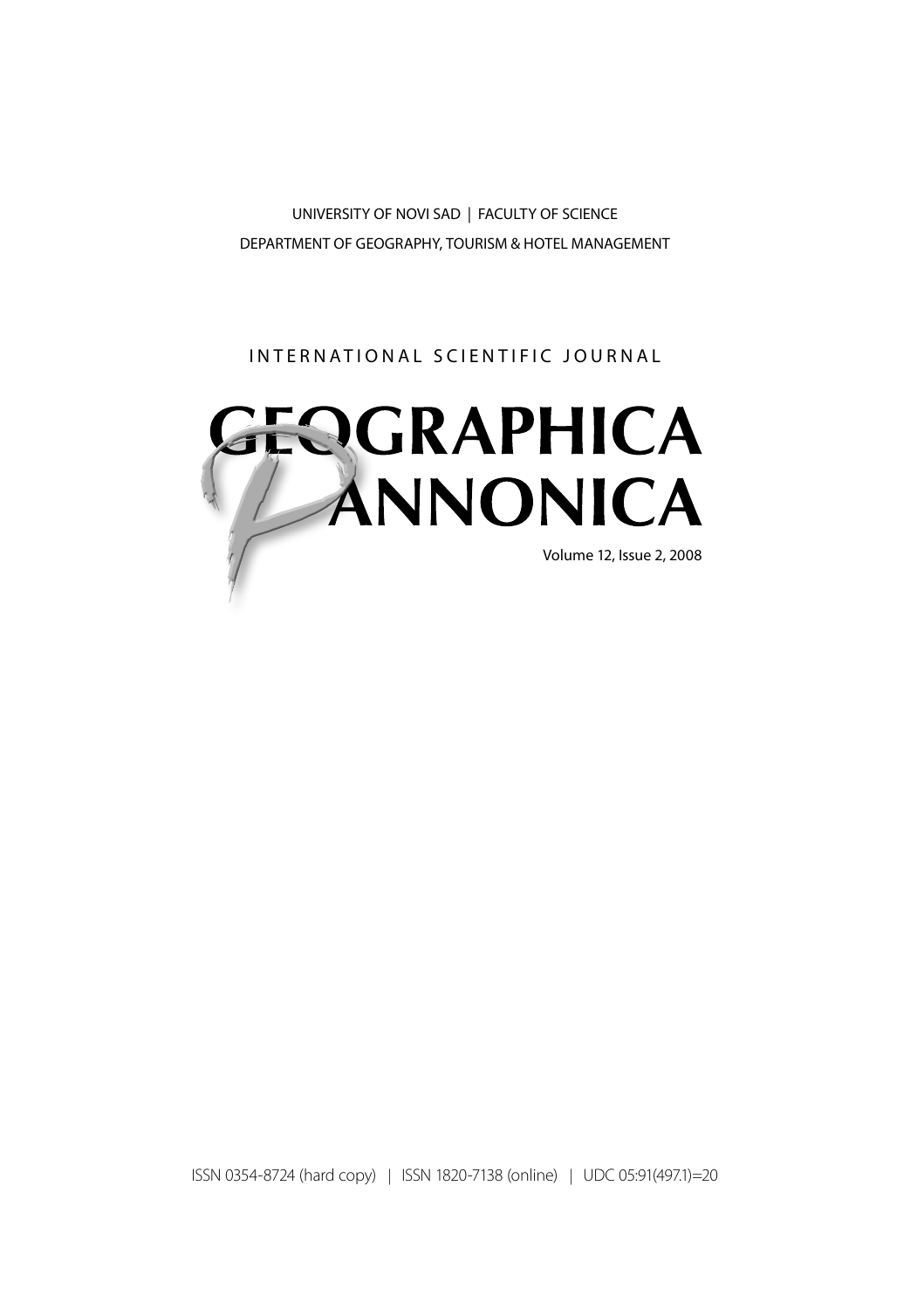# INTERNATIONAL SCIENTIFIC JOURNAL **GEOGRAPHICA ANNONICA**

UNIVERSITY OF NOVI SAD | FACULTY OF SCIENCE | DEPARTMENT OF GEOGRAPHY, TOURISM & HOTEL MANAGEMENT

#### **Editor in Chief**

Lazar Lazić, *lazarus@uns.ns.ac.yu*

### **Technical Editors**

Stevan Savić, *Stevan.Savic@ig.ns.ac.yu* Biljana Basarin, *Biljana.Basarin@ig.ns.ac.yu* Dragan Dolinaj, *Dragan.Dolinaj@ig.ns.ac.yu* Milana Pašić, *Milana.Pasic@ig.ns.ac.yu* Milan Cvetanović, *Milan.Cvetanovic@ig.ns.ac.yu*

#### **Editorial Board**

Ulrich Hambach Geowissenschaften Universität Bayreuth LS Geomorphologie Bayreuth, Germany

Péter Domonkos Climatologist researcher Budapest, Hungary

Darko Ogrin University of Ljubljana Faculty of Art, Department of Geography Ljubljana, Slovenia

Marko Krevs University of Ljubljana Faculty of Art, Department of Geography Ljubljana, Slovenia

David Turnock Geography Department The University Leicester United Kingdom

Milka Bubalo-Živković University of Novi Sad, Faculty of Science Department of Geography, Tourism and Hotel Management Novi Sad, Serbia

Konstantinos Andriotis Nottingham Business School Nottingham Trent University United Kingdom

Jung Sung-Chae Department of Tourism Management Honam University Gwangju, South Korea

Klodiana Gorica University of Tirana Faculty of Economics, Department of Marketing Tirana, Albania

#### **Design and Prepress**

www.lazarus.rs

**Printed by** www.futura.co.yu

**Circulation**

300

### **Editorial Office**

Faculty of Science Department of Geography, Tourism and Hotel Management Trg Dositeja Obradovića 3 21000 Novi Sad Serbia tel. +381 21 450-105 fax +381 21 459-696 Official site: www.ig.ns.ac.yu

#### **CONTACT**

PhD Lazar Lazić, full professor (Department of Geography, Tourism and Hotel Management, Serbia), lazarus@uns.ns.ac.yu

MSc Stevan Savić, assistant (Department of Geography, Tourism and Hotel Management, Serbia), Stevan.Savic@ig.ns.ac.yu

Officially mails of the Journal gppapers@uns.ns.ac.yu or gpscijournal@gmail.com

Internet portal www.ig.ns.ac.yu/pannonica.html

Instructions to authors www.ig.ns.ac.yu/casopisi/pannonica/for\_authors.html